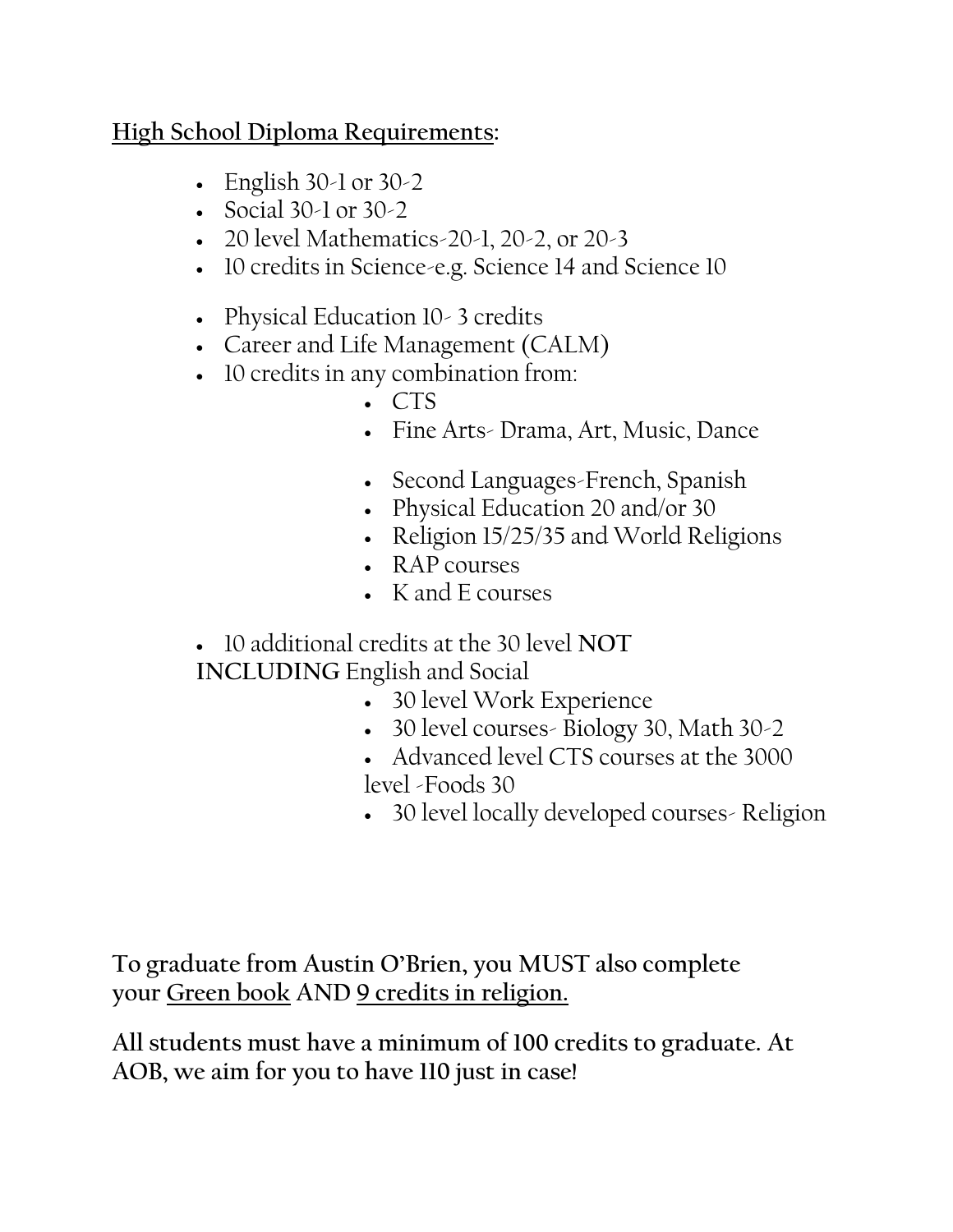### **Grad Banquet: June 10th**

# **Making the Grad List:**

- **1. Requirements:** All courses required to graduate, including religion, are either completed OR you are currently registered in them AND you are passing them. This means that **you have the potential to graduate**. **Any course you are taking by module, whether it be here, PASS, REV on line, MUST be 75% complete by March 18th**. (the Friday right before Spring Break) PowerSchool will show how much of the course you have completed and your grade. **If you do not have 75% of the course completed, your name will not appear on the grad list.**
- **2. Green book-** Deadline will be given in your social class either first or second semester. If you took social last year or in summer school, you must see me about green books after September 30th .
- 3. **School fees/grad fees MUST be paid.**

# **Grad List Information:**

There will be 2 grad lists posted. **Your name must appear on the grad list in order for you to attend commencement** (cap and gown ceremony). If you do not make the first list, you must make the second list, or you will not be allowed to attend commencement. YOU **MUST HAVE THE POTENTIAL TO GRADUATE IN ORDER TO MAKE THIS LIST. If you are failing a course required for graduation you must get this grade to passing.** (You have all of the required courses listed on page 1.)

Grad List 1: April 22<sup>nd</sup>

Grad List 2: April 29th

#### **Post-Secondary Important Dates: Applications open all institutions on October 1 st/Most close March 1st/March 31st dependant upon program**